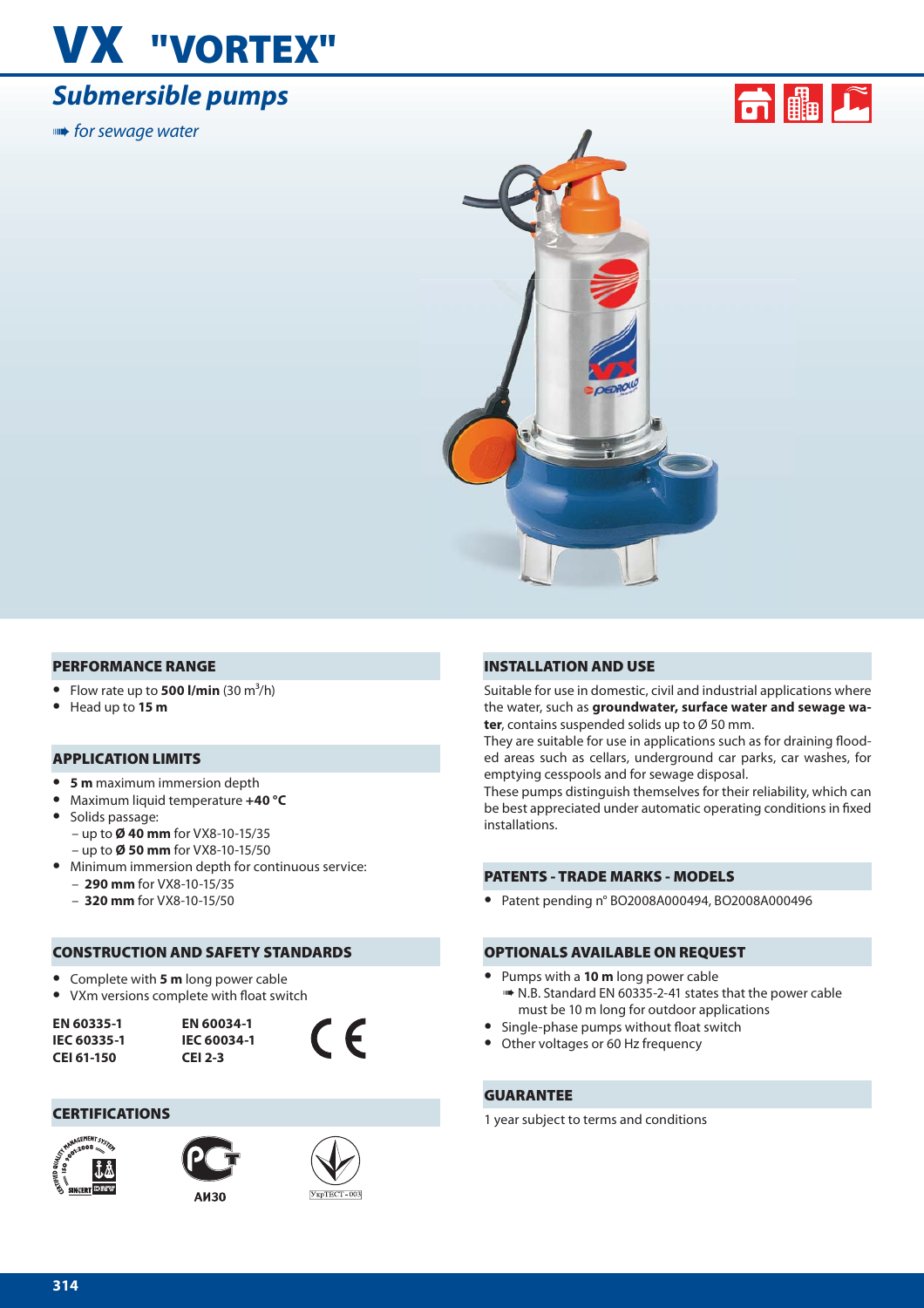



|                  | <b>MODEL</b>             |      | <b>POWER</b> | $m^3/h$               | $\Omega$ | 3    | 6   | 9    | 12   | 15             | 18             | 21  | 24             | 27             | 30  |
|------------------|--------------------------|------|--------------|-----------------------|----------|------|-----|------|------|----------------|----------------|-----|----------------|----------------|-----|
| Single-phase     | Three-phase              | kW   | HР           | $\mathbf{o}$<br>l/min | $\bf{0}$ | 50   | 100 | 150  | 200  | 250            | 300            | 350 | 400            | 450            | 500 |
| <b>VXm 8/35</b>  | $\overline{\phantom{m}}$ | 0.55 | 0.75         |                       | 8.4      | 7.5  | 6.5 | 5.2  | 3.7  | $\overline{2}$ |                |     |                |                |     |
| <b>VXm 10/35</b> | <b>VX 10/35</b>          | 0.75 |              |                       | 10       | 9.5  | 8.5 | 7.2  | 5.8  | 4              | 2              |     |                |                |     |
| <b>VXm 15/35</b> | <b>VX 15/35</b>          | 1.1  | 1.5          |                       | 15       | 14   | 13  | 11.8 | 10.5 | 9              | 7.5            | 6   | $\overline{4}$ | $\overline{2}$ |     |
| <b>VXm 8/50</b>  | $\overline{\phantom{m}}$ | 0.55 | 0.75         | <b>H</b> metres       | 6        | 5.5  | 5   | 4.4  | 3.6  | 2.8            | $\overline{2}$ |     |                |                |     |
| <b>VXm 10/50</b> | <b>VX 10/50</b>          | 0.75 |              |                       | 7.5      |      | 6.5 | 5.8  | 5    | 4              | 3.2            | 2.4 | 1.5            |                |     |
| <b>VXm 15/50</b> | <b>VX 15/50</b>          | ۱.1  | 1.5          |                       | 11       | 10.5 | 10  | 9.5  | 9    | 8.3            | 7.5            | 6.8 | 6              | 5              | 4   |

**Q** = Flow rate **H** = Total manometric head Tolerance of characteristic curves in compliance with EN ISO 9906 App. A.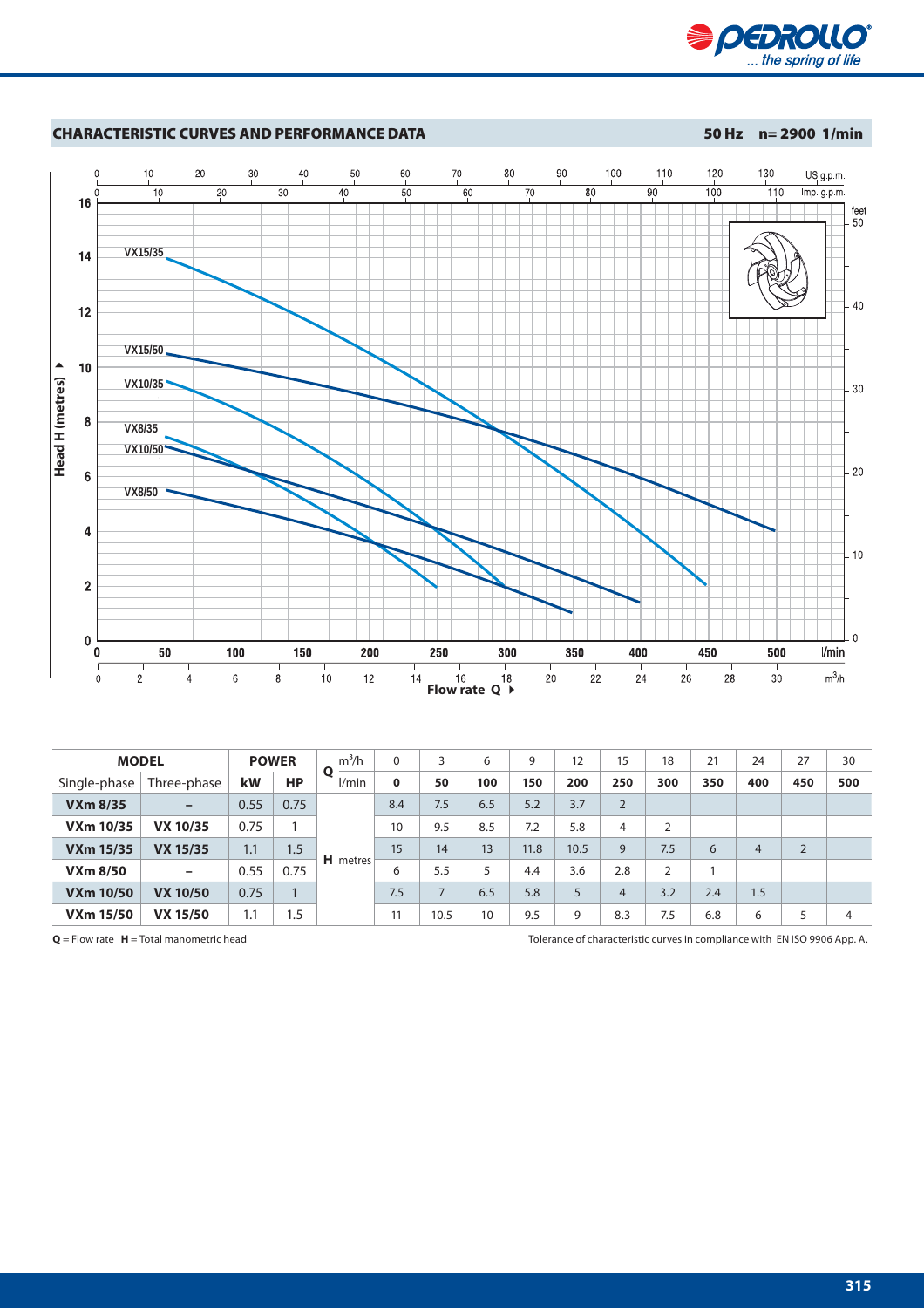## **VX "VORTEX"**

|   | <b>POS. COMPONENT</b>     | <b>CONSTRUCTION CHARACTERISTICS</b>                        |
|---|---------------------------|------------------------------------------------------------|
|   | <b>PUMP BODY</b>          | Cast iron, with threaded port in compliance with ISO 228/1 |
|   | <b>BASE</b>               | Stainless steel AISI 304                                   |
| 3 | <b>IMPELLER</b>           | Stainless steel AISI 304 VORTEX type                       |
| 4 | <b>MOTOR CASING</b>       | Stainless steel AISI 304                                   |
| 5 | <b>MOTOR CASING PLATE</b> | Stainless steel AISI 304                                   |
| 6 | <b>MOTOR SHAFT</b>        | Stainless steel EN 10088-3 - 1.4104                        |

#### **7 SHAFT WITH DOUBLE SEAL AND OIL CHAMBER**

| LIP SEAL          |                   |                 | $\emptyset$ 15 x $\emptyset$ 24 x H 5 mm for VX 8-10/35-50 |            |
|-------------------|-------------------|-----------------|------------------------------------------------------------|------------|
| <b>MG1-14 SIC</b> | $\emptyset$ 14 mm | Ceramic         | Silicon carbide                                            | <b>NBR</b> |
| <b>Model</b>      | <b>Diameter</b>   | Stationary ring | Rotational ring                                            | Elastomer  |
| Seal              | Shaft             |                 | <i>Materials</i>                                           |            |

 **Ø 16** x **Ø 24** x **H 5** mm for VX 15/35-50

#### **9 BEARINGS 6203 ZZ / 6203 ZZ**

#### **10 CAPACITOR**

| Pump                                                    | <b>Capacitance</b> |              |
|---------------------------------------------------------|--------------------|--------------|
| Single-phase                                            | (230 V or 240 V)   | (110 V)      |
| $VXm$ 8/35<br>VXm 8/50<br>VXm 10/35<br><b>VXm 10/50</b> | $20 \mu F 450 VL$  | 30 µF 250 VL |
| VXm 15/35<br><b>VXm 15/50</b>                           | 25 µF 450 VL       |              |

#### **11 ELECTRIC MOTOR**

- Single-phase 230 V 50 Hz
	- with thermal overload protector built-in to the winding
- Three-phase 400 V 50 Hz
- Insulation: F class
- Protection: IP 68

#### **12 POWER CABLE**

**5 metre** long "H07 RN-F" cable (with Schuko plug on single-phase versions only)

#### **13 FLOAT SWITCH**

(only for single-phase versions)